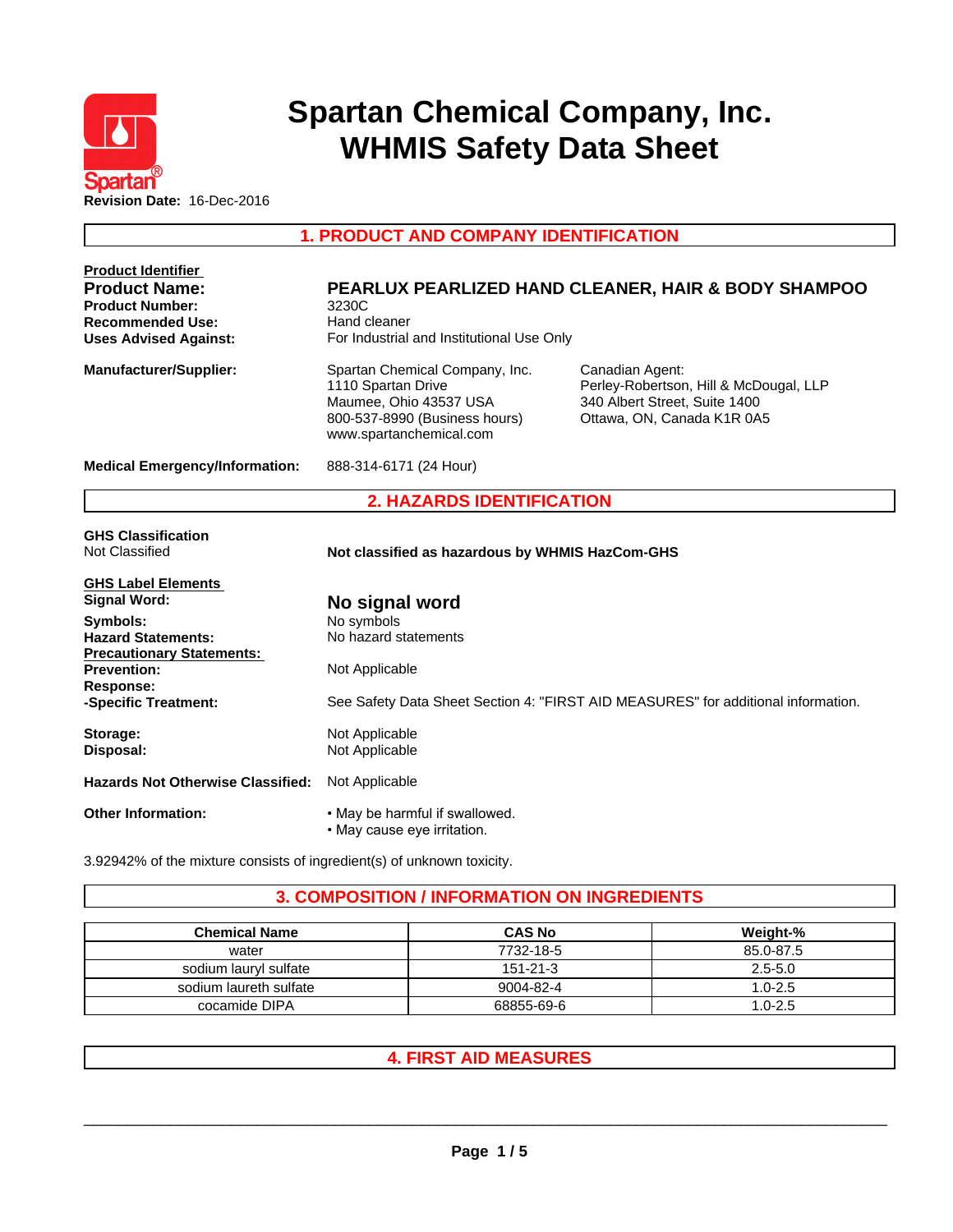| -Eye Contact:                                             | Rinse cautiously with water for several minutes. Remove contact lenses, if present and                                                                                             |
|-----------------------------------------------------------|------------------------------------------------------------------------------------------------------------------------------------------------------------------------------------|
| -Skin Contact:                                            | easy to do. Continue rinsing. If eye irritation persists: Get medical attention.<br>Wash with soap and water. If skin irritation occurs: Get medical attention.                    |
| -Inhalation:                                              | Remove victim to fresh air and keep at rest in a position comfortable for breathing. Call a                                                                                        |
|                                                           | poison control center or physician if you feel unwell.                                                                                                                             |
| -Ingestion:                                               | Rinse mouth. Do NOT induce vomiting. Never give anything by mouth to an unconscious                                                                                                |
|                                                           | person. Get medical attention if you feel unwell.                                                                                                                                  |
| <b>Note to Physicians:</b>                                | Treat symptomatically.                                                                                                                                                             |
|                                                           | <b>5. FIRE-FIGHTING MEASURES</b>                                                                                                                                                   |
| <b>Suitable Extinguishing Media:</b>                      | Product does not support combustion, Use extinguishing agent suitable for type of                                                                                                  |
|                                                           | surrounding fire                                                                                                                                                                   |
| Specific Hazards Arising from the                         | Dried product is capable of burning. Combustion products are toxic.                                                                                                                |
| <b>Chemical:</b><br><b>Hazardous Combustion Products:</b> | May include Carbon monoxide Carbon dioxide and other toxic gases or vapors.                                                                                                        |
|                                                           |                                                                                                                                                                                    |
| <b>Protective Equipment and</b>                           | Wear MSHA/NIOSH approved self-contained breathing apparatus (SCBA) and full                                                                                                        |
| <b>Precautions for Firefighters:</b>                      | protective gear. Cool fire-exposed containers with water spray.                                                                                                                    |
|                                                           | <b>6. ACCIDENTAL RELEASE MEASURES</b>                                                                                                                                              |
| <b>Personal Precautions:</b>                              | Avoid contact with skin, eyes or clothing. Use personal protective equipment as required.                                                                                          |
| <b>Environmental Precautions:</b>                         | Do not rinse spill onto the ground, into storm sewers or bodies of water.                                                                                                          |
| <b>Methods for Clean-Up:</b>                              | Prevent further leakage or spillage if safe to do so. Contain and collect spillage with<br>non-combustible absorbent material, (e.g. sand, earth, diatomaceous earth, vermiculite) |
|                                                           | and place in container for disposal according to local / national regulations (see Section 13).                                                                                    |
|                                                           |                                                                                                                                                                                    |
|                                                           | <b>7. HANDLING AND STORAGE</b>                                                                                                                                                     |
| <b>Advice on Safe Handling:</b>                           | Handle in accordance with good industrial hygiene and safety practice. Wash thoroughly<br>after handling.                                                                          |
| <b>Storage Conditions:</b>                                | Keep containers tightly closed in a dry, cool and well-ventilated place. Keep out of the reach                                                                                     |
|                                                           | of children. Keep from freezing.                                                                                                                                                   |
|                                                           | 8. EXPOSURE CONTROLS / PERSONAL PROTECTION                                                                                                                                         |
| <b>Occupational Exposure Limits:</b>                      | None established.                                                                                                                                                                  |
| <b>Engineering Controls:</b>                              | Provide good general ventilation.                                                                                                                                                  |
|                                                           | If work practices generate dust, fumes, gas, vapors or mists which expose workers to                                                                                               |
|                                                           | chemicals above the occupational exposure limits, local exhaust ventilation or other                                                                                               |
|                                                           | engineering controls should be considered.                                                                                                                                         |
| <b>Personal Protective Faujoment</b>                      |                                                                                                                                                                                    |

| Not required with expected use.                                                                             |
|-------------------------------------------------------------------------------------------------------------|
| Not required with expected use.                                                                             |
| Not required with expected use.                                                                             |
| Wash hands and any exposed skin thoroughly after handling.<br>See 29 CFR 1910.132-138 for further guidance. |
|                                                                                                             |

# **9. PHYSICAL AND CHEMICAL PROPERTIES**

| Appearance/Physical State:             | Liquid                       |  |
|----------------------------------------|------------------------------|--|
| Color:                                 | White                        |  |
| Odor:                                  | <b>Pleasant</b>              |  |
| pH:                                    | $5.5 - 6.5$                  |  |
| <b>Melting Point / Freezing Point:</b> | No information available.    |  |
| Boiling Point / Boiling Range:         | 100 °C / 212 °F              |  |
| <b>Flash Point:</b>                    | 100 °C $/$ > 212 °F ASTM D56 |  |
| <b>Evaporation Rate:</b>               | $< 1$ (Butyl acetate = 1)    |  |
| Flammability (solid, gas)              | No information available.    |  |
| <b>Upper Flammability Limit:</b>       | No information available.    |  |
|                                        |                              |  |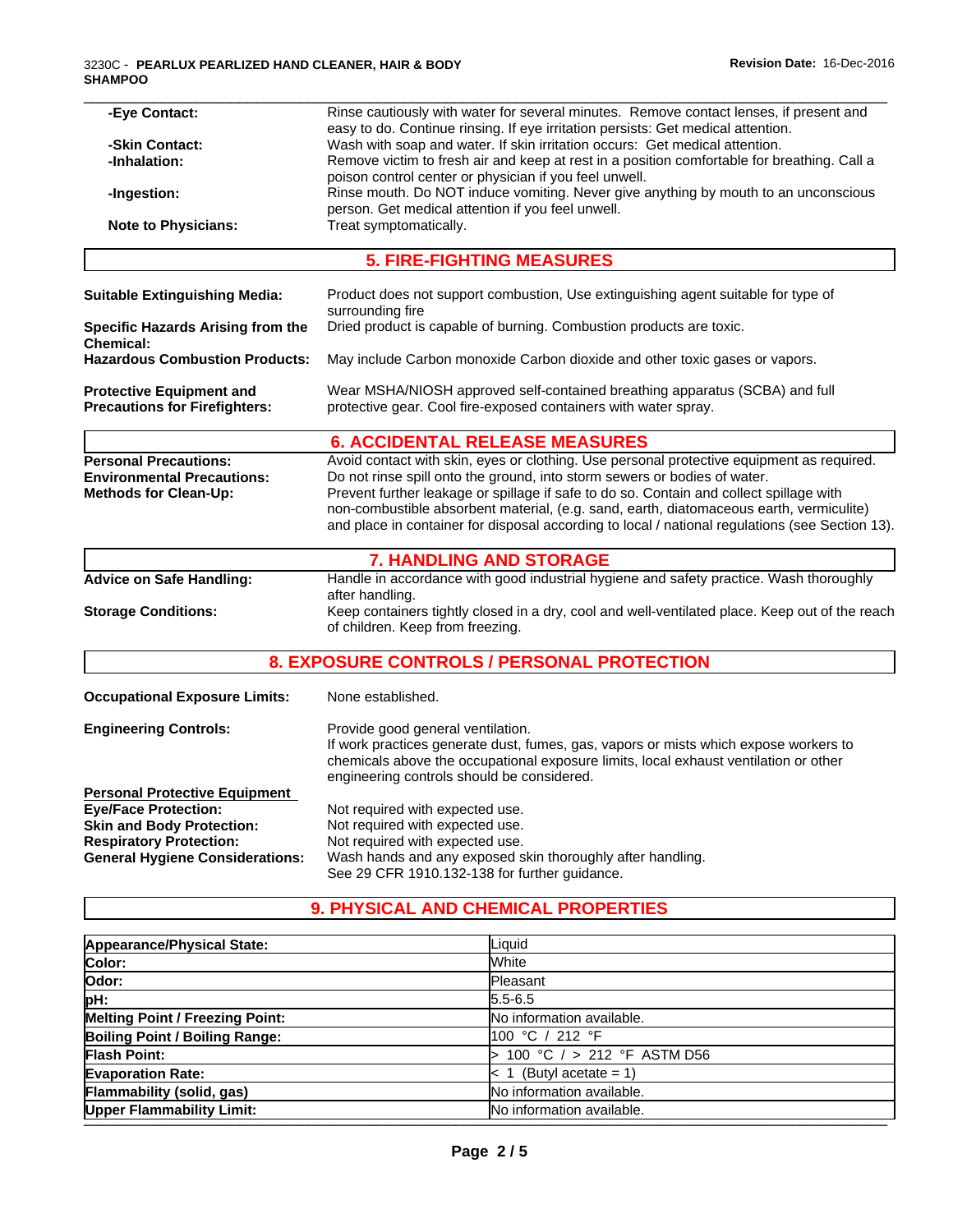#### 3230C - **PEARLUX PEARLIZED HAND CLEANER, HAIR & BODY SHAMPOO**

| Lower Flammability Limit:         | No information available. |
|-----------------------------------|---------------------------|
| Vapor Pressure:                   | No information available. |
| <b>Vapor Density:</b>             | No information available. |
| <b>Specific Gravity:</b>          | 1.02                      |
| Solubility(ies):                  | Soluble in water          |
| <b>Partition Coefficient:</b>     | No information available. |
| <b>Autoignition Temperature:</b>  | No information available. |
| <b>Decomposition Temperature:</b> | No information available. |
| Viscosity:                        | No information available. |

\_\_\_\_\_\_\_\_\_\_\_\_\_\_\_\_\_\_\_\_\_\_\_\_\_\_\_\_\_\_\_\_\_\_\_\_\_\_\_\_\_\_\_\_\_\_\_\_\_\_\_\_\_\_\_\_\_\_\_\_\_\_\_\_\_\_\_\_\_\_\_\_\_\_\_\_\_\_\_\_\_\_\_\_\_\_\_\_\_\_\_\_\_

# **10. STABILITY AND REACTIVITY**

| <b>Reactivity:</b>             | This material is considered to be non-reactive under normal conditions of use.                     |
|--------------------------------|----------------------------------------------------------------------------------------------------|
| <b>Chemical Stability:</b>     | Stable under normal conditions.                                                                    |
|                                | <b>Possibility of Hazardous Reactions:</b> Not expected to occur with normal handling and storage. |
| <b>Conditions to Avoid:</b>    | Extremes of temperature and direct sunlight.                                                       |
| Incompatible Materials:        | Strong oxidizing agents. Strong acids.                                                             |
| <b>Hazardous Decomposition</b> | May include carbon monoxide, carbon dioxide (CO2) and other toxic gases or vapors.                 |
| <b>Products:</b>               |                                                                                                    |

## **11. TOXICOLOGICAL INFORMATION**

| <b>Likely Routes of Exposure:</b><br><b>Symptoms of Exposure:</b> | Eyes, Skin, Ingestion, Inhalation.                     |
|-------------------------------------------------------------------|--------------------------------------------------------|
| -Eye Contact:                                                     | Pain and redness.                                      |
| -Skin Contact:                                                    | No known hazard in contact with skin                   |
| -Inhalation:                                                      | No known effect.                                       |
| -Ingestion:                                                       | Pain, nausea, vomiting and diarrhea.                   |
| Immediate, Delayed, Chronic Effects                               |                                                        |
| Product Information:                                              | Data not available or insufficient for classification. |

#### **Numerical Measures of Toxicity**

The following acute toxicity estimates (ATE) are calculated based on the GHS document.

| ATEmix (oral):                 | 24623 mg/kg |  |
|--------------------------------|-------------|--|
| ATEmix (dermal):               | 16667 mg/kg |  |
| ATEmix (inhalation-dust/mist): | 43.1 mg/l   |  |

#### **Component Acute Toxicity Information**

| Chemical Name                           | Oral LD50            | Dermal LD50          | <b>Inhalation LC50</b>               |
|-----------------------------------------|----------------------|----------------------|--------------------------------------|
| water<br>7732-18-5                      | $> 90$ mL/kg (Rat)   | Not Available        | Not Available                        |
| sodium lauryl sulfate<br>$151 - 21 - 3$ | $= 1288$ mg/kg (Rat) | = 580 mg/kg (Rabbit) | $>$ 3900 mg/m <sup>3</sup> (Rat) 1 h |
| sodium laureth sulfate<br>9004-82-4     | $= 1600$ mg/kg (Rat) | Not Available        | Not Available                        |

**Carcinogenicity:** No components present at 0.1% or greater are listed as to being carcinogens by ACGIH, IARC, NTP or OSHA.

## **12. ECOLOGICAL INFORMATION**

### **Ecotoxicity**

| -----------               |               |           |          |              |  |  |
|---------------------------|---------------|-----------|----------|--------------|--|--|
| . .<br>ham<br>Name<br>лıс | ≌lants<br>יור | -<br>Fish |          | $ \sim$<br>. |  |  |
|                           |               |           | MIC<br>. |              |  |  |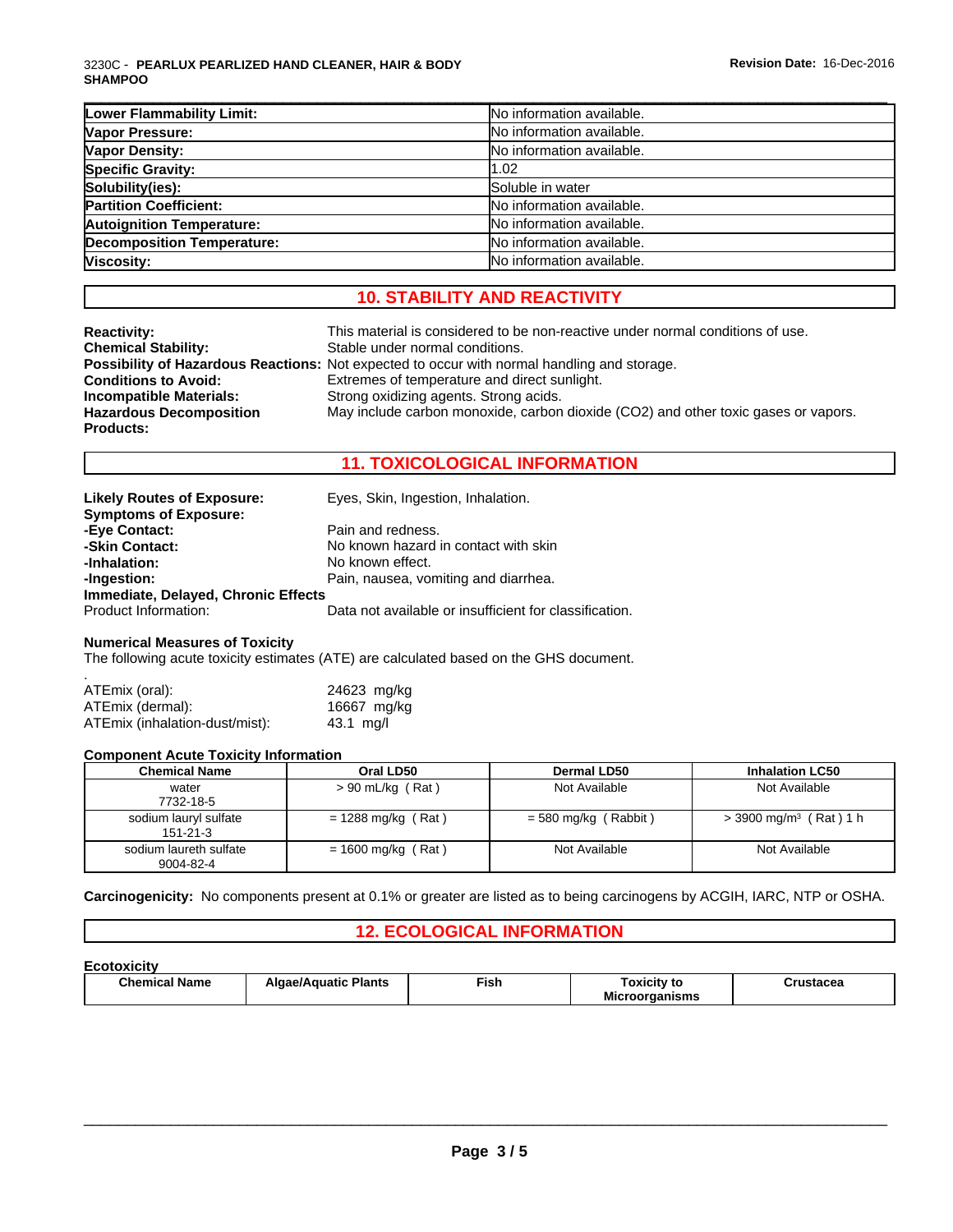#### 3230C - **PEARLUX PEARLIZED HAND CLEANER, HAIR & BODY SHAMPOO**

| sodium lauryl sulfate | 53: 72 h Desmodesmus       | 8 - 12.5: 96 h Pimephales      | Not Available | 1.8: 48 h Daphnia magna |  |
|-----------------------|----------------------------|--------------------------------|---------------|-------------------------|--|
| 151-21-3              | subspicatus mg/L EC50 30 - | promelas mg/L LC50 static      |               | mg/L EC50               |  |
|                       | 100: 96 h Desmodesmus      | 15 - 18.9: 96 h Pimephales     |               |                         |  |
|                       | subspicatus mg/L EC50 117: | promelas mg/L LC50 static      |               |                         |  |
|                       | 96 h Pseudokirchneriella   | 22.1 - 22.8: 96 h Pimephales   |               |                         |  |
|                       | subcapitata mg/L EC50 3.59 | promelas mg/L LC50 static      |               |                         |  |
|                       | $-15.6:96h$                | $4.3 - 8.5$ : 96 h             |               |                         |  |
|                       | Pseudokirchneriella        | Oncorhynchus mykiss mg/L       |               |                         |  |
|                       | subcapitata mg/L EC50      | LC50 static 4.62: 96 h         |               |                         |  |
|                       | static                     | Oncorhynchus mykiss mg/L       |               |                         |  |
|                       |                            | LC50 flow-through 4.2: 96 h    |               |                         |  |
|                       |                            | Oncorhynchus mykiss mg/L       |               |                         |  |
|                       |                            | LC50 7.97: 96 h                |               |                         |  |
|                       |                            | Brachydanio rerio mg/L         |               |                         |  |
|                       |                            | LC50 flow-through 9.9 -        |               |                         |  |
|                       |                            | 20.1: 96 h Brachydanio rerio   |               |                         |  |
|                       |                            | mg/L LC50 semi-static 4.06 -   |               |                         |  |
|                       |                            | 5.75: 96 h Lepomis             |               |                         |  |
|                       |                            | macrochirus mg/L LC50          |               |                         |  |
|                       |                            | static 4.2 - 4.8: 96 h Lepomis |               |                         |  |
|                       |                            | macrochirus mg/L LC50          |               |                         |  |
|                       |                            | flow-through 4.5: 96 h         |               |                         |  |
|                       |                            | Lepomis macrochirus mg/L       |               |                         |  |
|                       |                            | LC50 5.8 - 7.5: 96 h           |               |                         |  |
|                       |                            | Pimephales promelas mg/L       |               |                         |  |
|                       |                            | LC50 static 10.2 - 22.5: 96 h  |               |                         |  |
|                       |                            | Pimephales promelas mg/L       |               |                         |  |
|                       |                            | LC50 semi-static 6.2 - 9.6:    |               |                         |  |
|                       |                            | 96 h Pimephales promelas       |               |                         |  |
|                       |                            | mg/L LC50 13.5 - 18.3: 96 h    |               |                         |  |
|                       |                            | Poecilia reticulata mg/L       |               |                         |  |
|                       |                            | LC50 semi-static 10.8 - 16.6:  |               |                         |  |
|                       |                            | 96 h Poecilia reticulata mg/L  |               |                         |  |
|                       |                            | LC50 static 1.31: 96 h         |               |                         |  |
|                       |                            | Cyprinus carpio mg/L LC50      |               |                         |  |
|                       |                            | semi-static                    |               |                         |  |

**Persistence and Degradability:** No information available.<br> **Bioaccumulation:** No information available.

No information available.

**Other Adverse Effects:** No information available.

## **13. DISPOSAL CONSIDERATIONS**

**Disposal of Wastes:** Dispose of in accordance with federal, state and local regulations. **Contaminated Packaging:** Dispose of in accordance with federal, state and local regulations.

## **14. TRANSPORT INFORMATION**

| TDG / DOT:<br><b>Proper Shipping Name:</b><br><b>Special Provisions:</b> | Not Regulated<br>Non Hazardous Product<br>Shipping descriptions may vary based on mode of transport, quantities, package size,<br>and/or origin and destination. Check with a trained hazardous materials transportation<br>expert for information specific to your situation. |
|--------------------------------------------------------------------------|--------------------------------------------------------------------------------------------------------------------------------------------------------------------------------------------------------------------------------------------------------------------------------|
| IMDG:                                                                    | Not Regulated                                                                                                                                                                                                                                                                  |
| <b>Proper Shipping Name:</b>                                             | Non Hazardous Product                                                                                                                                                                                                                                                          |

## **15. REGULATORY INFORMATION**

**DSL / NDSL Status:** (Domestic Substances List / Non-Domestic Substances List) The chemical substances in this product are included on or exempt from listing on the Canadian DSL / NDSL.

**TSCA Status:** (Toxic Substance Control Act Section 8(b) Inventory)